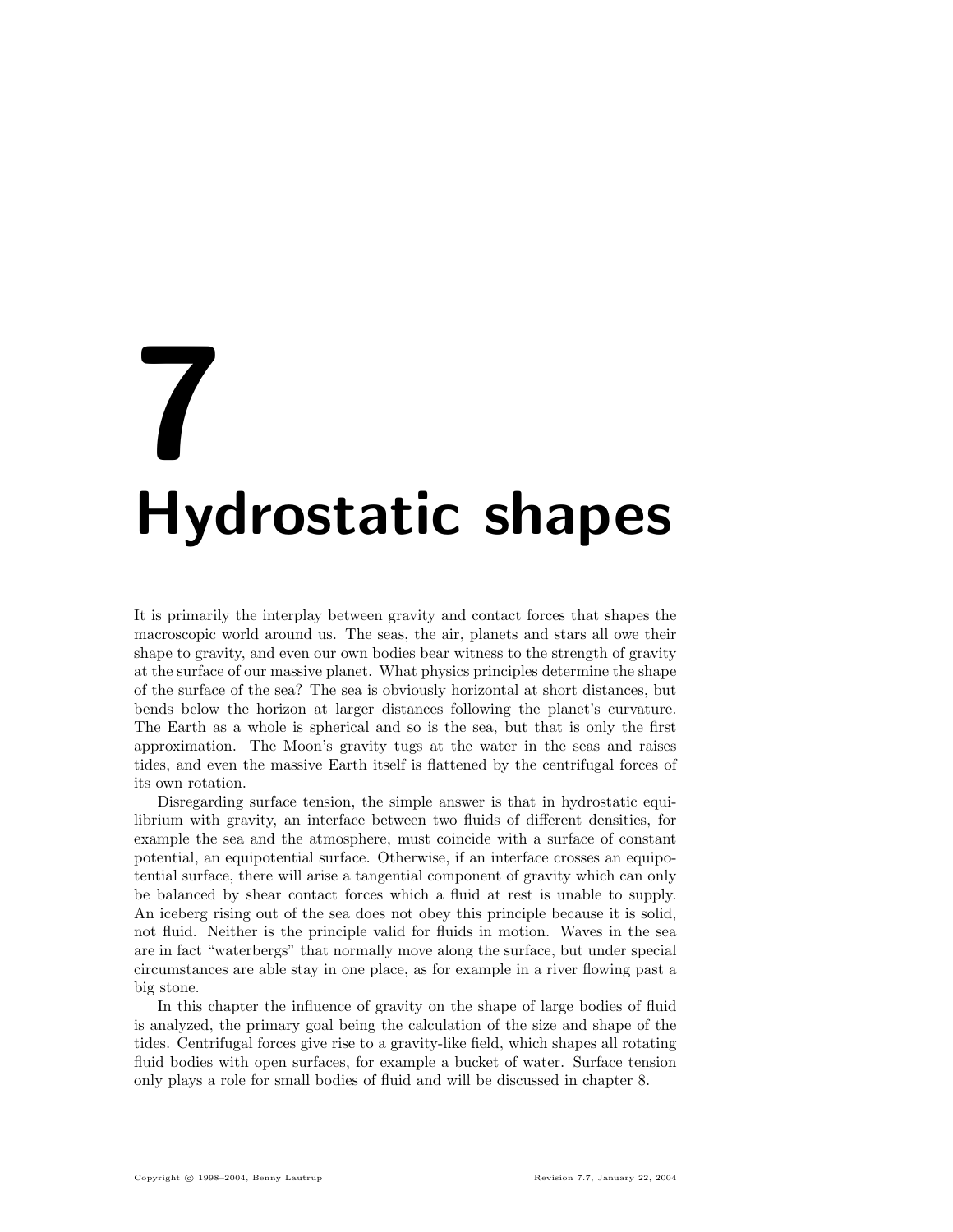

An impossible vertical interface between two fluids at rest with different densities. Even if the hydrostatic pressures on the two sides are the same for  $z = 0$  they will be different everywhere else.



If isobars and equipotential surfaces cross, hydrostatic balance  $\nabla p + \rho \nabla \Phi = 0$ becomes impossible.

## 7.1 Fluid interfaces in hydrostatic equilibrium

The intuitive argument about the impossibility of creating a hydrostatic "waterberg" must in fact follow from the equations of hydrostatic equilibrium. We shall now show that hydrostatic equilibrium implies that the interface between two fluids with different densities  $\rho_1$  and  $\rho_2$  must be an equipotential surface.

Since the gravitational field is the same on both sides of the interface, hydrostatic balance  $\nabla p = \rho g$  implies that there is a jump in the pressure gradient across the interface, because on one side  $(\nabla p)_1 = \rho_1 \mathbf{g}$  and on the other  $(\nabla p)_2 = \rho_2 g$ . If the field of gravity has a component tangential to the interface, there will consequently be a jump in the tangential pressure gradient. Even if the pressures should be equal in one point, they must therefore be different a little distance away along the surface. Newton's third law, however, requires pressure to be continuous everywhere, also across an interface (as long as there is no surface tension), so this problem can only be avoided if the tangential component of gravity vanishes everywhere at the interface, implying that it is an equipotential surface.

If, on the other hand, the fluid densities are the exactly same on both sides of the interface but the fluids themselves are different, the interface is not forced to follow an equipotential surface. This is, however, an unusual and highly unstable situation. The smallest deviation from equality in density on the two sides will call gravity in to make the interface horizontal. Stable vertical interfaces between fluids are simply not seen.

#### Isobars and equipotential surfaces

Surfaces of constant pressure, satisfying  $p(x) = p_0$ , are called *isobars*. Through every point of space runs one and only one isobar, namely the one corresponding to the pressure in that point. The gradient of the pressure is everywhere normal to the local isobar surface, like gravity,  $g = -\nabla \Phi$ , is everywhere normal to the local equipotential surface, defined by  $\Phi(\mathbf{x}) = \Phi_0$ . Local hydrostatic equilibrium,  $\nabla p = \rho g = -\rho \nabla \Phi$ , tells us that the normal to the isobar is everywhere parallel with the normal to the equipotential surface. This can only be the case if *isobars* coincide with equipotential surfaces in hydrostatic equilibrium. For if an isobar crossed an equipotential surface anywhere at a finite angle the two normals could not be parallel.

Since the curl of a gradient trivially vanishes,  $\nabla \times \nabla f = 0$ , it follows from hydrostatic equilibrium that

$$
\mathbf{0} = \nabla \times (\rho \mathbf{g}) = \nabla \rho \times \mathbf{g} + \rho \nabla \times \mathbf{g} = -\nabla \rho \times \nabla \Phi . \tag{7-1}
$$

This implies that  $\nabla \rho \sim \nabla \Phi$  so that the surfaces of constant density must also coincide with the equipotential surfaces in hydrostatic equilibrium.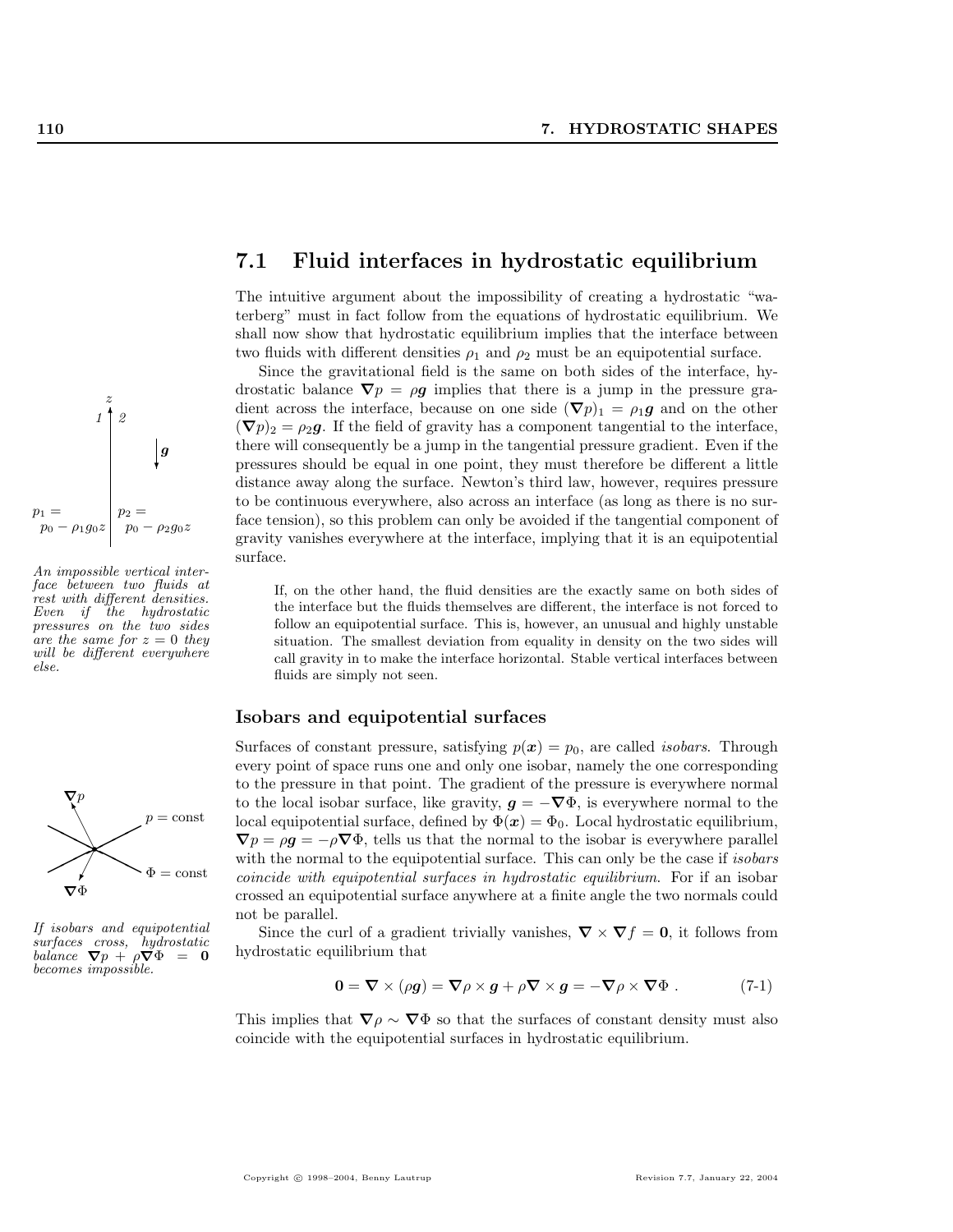# 7.2 Shape of rotating fluids

Newton's second law of motion is only valid in inertial coordinate systems, where free particles move on straight lines with constant velocity. In rotating, or otherwise accelerated, non-inertial coordinate systems, one may formally write the equation of motion in their usual form, but the price to be paid is the inclusion of certain force-like terms that do not have any obvious connection with material bodies, but derive from the overall motion of the coordinate system (see chapter 26 for a more detailed analysis). Such terms are called fictitious forces, although they are by no means pure fiction, as one becomes painfully aware when standing up in a bus that suddenly stops. A more reasonable name might be inertial forces, since they arise as a consequence of the inertia of material bodies.

## Antigravity of rotation

A material particle at rest in a coordinate system rotating with constant angular velocity  $\Omega$  in relation to an inertial system will experience only one fictitious force, the centrifugal force. We all know it from carroussels. It is directed perpendicularly outwards from the axis of rotation and of magnitude  $M r \Omega^2$ , where r is the shortest distance to the axis.

In a rotating coordinate system placed with its origin on the rotation axis, and z-axis coincident with it, the shortest vector to a point  $x = (x, y, z)$  is  $r = (x, y, 0)$ . The centrifugal force is proportional to the mass of the particle and thus mimics a gravitational field

$$
\mathbf{g}_{\text{centrifugal}}(\mathbf{r}) = \mathbf{r}\Omega^2 = (x, y, 0)\Omega^2 \ . \tag{7-2}
$$

This fictitious gravitational field may be derived from a (fictitious) potential

$$
\Phi_{\text{centrifugal}}(r) = -\frac{1}{2}r^2\Omega^2 = -\frac{1}{2}\Omega^2(x^2 + y^2) \tag{7-3}
$$

Since the centrifugal field is directed away from the axis of rotation the centrifugal field is a kind of antigravity field, which will try to split things apart and lift objects off a rotating planet. The antigravity field of rotation is, however, cylindrical in shape rather than spherical and has consequently the greatest influence at the equator of Earth. If our planet rotated once in a little less than  $1\frac{1}{2}$  hours, people at the equator could (and would) actually levitate!

## Newton's bucket

A bucket of water on a rotating plate is an example going right back to Newton himself. Internal friction (viscosity) in the water will after some time bring it to rest relative to the bucket and plate, and the whole thing will end up rotating as a solid body. In a rotating coordinate system with z-axis along the axis of rotation, the total gravitational field becomes  $g = (\Omega^2 x, \Omega^2 y, -g_0)$ , including



x.

r

✲r

✟ ✟✯  $\boldsymbol{x}$ 

✻

Ω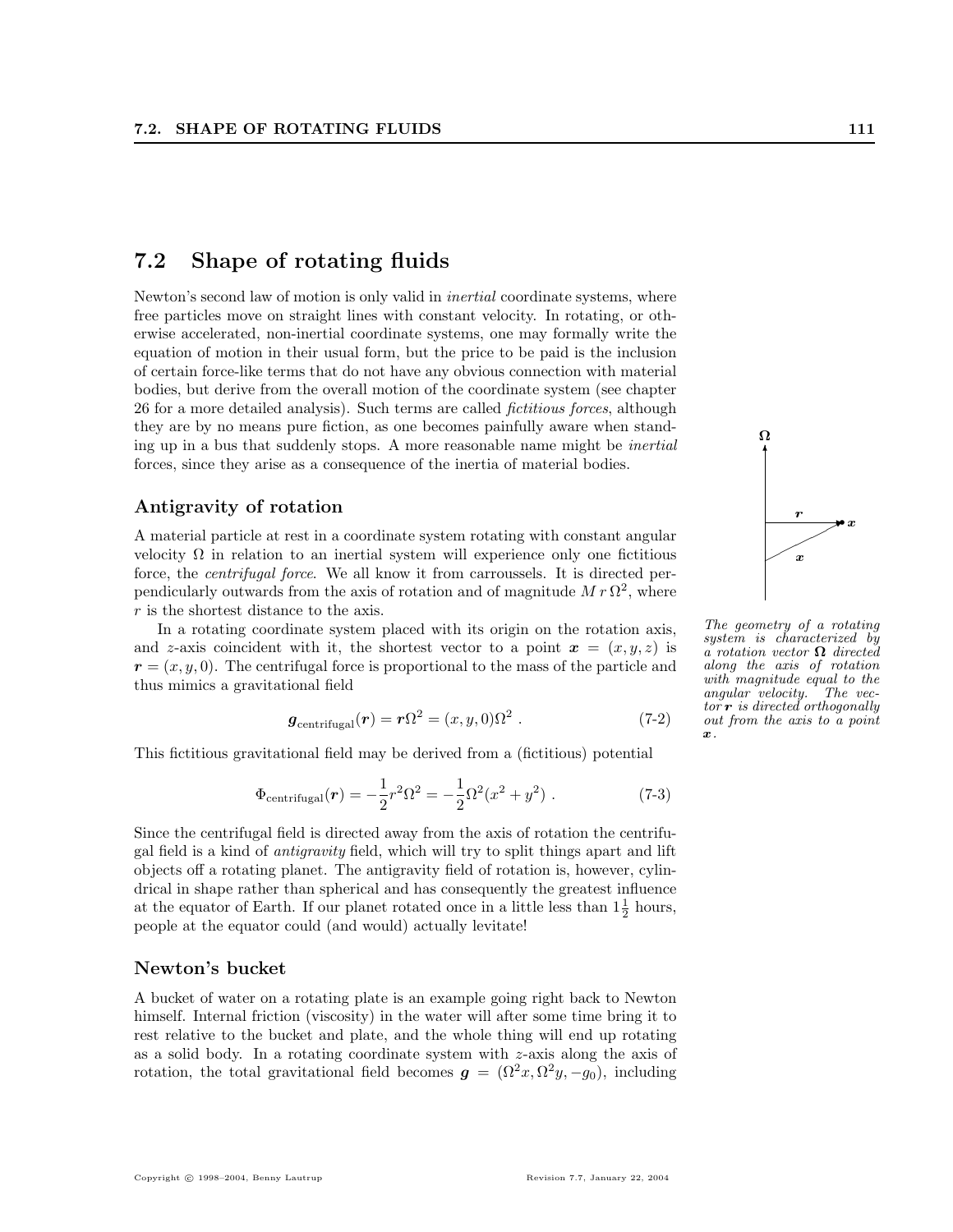

The water surface in rotating bucket as a parabolic shape because of centrifugal forces.

both "real" gravity and the "fictitious" centrifugal force. Correspondingly, the total gravitational potential is,

$$
\Phi = -\boldsymbol{g} \cdot \boldsymbol{x} = g_0 z - \frac{1}{2} \Omega^2 (x^2 + y^2) , \qquad (7-4)
$$

and the pressure

$$
p = p_0 - \rho_0 \Phi = p_0 - \rho_0 g_0 z + \frac{1}{2} \rho_0 \Omega^2 (x^2 + y^2)
$$
 (7-5)

where  $p_0$  is the pressure at the origin of the coordinate system. It grows towards the rim, reflecting everywhere the change in height of the water column.

The isobars and equipotential surfaces are in this case rotation paraboloids,

$$
z = z_0 + \frac{\Omega^2}{2g_0}(x^2 + y^2) , \qquad (7-6)
$$

where  $z_0$  is a constant. In a bucket of diameter 20 cm rotating once per second the water stands 2 cm higher at the rim than in the center.

Example 7.2.1: An ultracentrifuge of radius 10 cm contains water and rotates at  $\Omega = 60,000$  rpm  $\approx 6300$  s<sup>-1</sup>. The centrifugal acceleration becomes 400,000  $g_0$ and the maximal pressure close to 2, 000 atm, which is the double of the pressure at the bottom of the deepest abyss in the sea. At such pressures, the change in water density is about 10%.

#### ∗ Stability of rotating bodies

Including the centrifugal field  $(7-2)$  in the fundamental field equation  $(6-6)$ , the divergence of the total acceleration field  $g = g_{\text{gravity}} + g_{\text{centrifugal}}$  becomes,

$$
\nabla \cdot \boldsymbol{g} = -4\pi G\rho + 2\Omega^2 \ . \tag{7-7}
$$

Effectively, centrifugal forces create a negative mass density  $-\Omega^2/2\pi G$ . This is, of course, a purely formal result, but it nevertheless confirms the "antigravity" aspect of centrifugal forces, which makes gravity effectively repulsive wherever  $\Omega^2/2\pi G\rho > 1.$ 

For a spherical planet stability against levitation at the equator requires the centrifugal force at the equator  $\Omega^2 a$  to be smaller than surface gravity,  $g_0 =$  $GM/a^2 = \frac{4}{3}\pi\rho_0 Ga$ , which leads to the stronger condition,

$$
q = \frac{\Omega^2 a}{g_0} = \frac{3}{2} \frac{\Omega^2}{2\pi G \rho_0} < 1 \tag{7-8}
$$

Inserting the parameters of the Earth we find  $q \approx 1/291$ . At the end of section 7.4 the influence of the deformation caused by rotation is also taken into account, leading to an even stricter stability condition.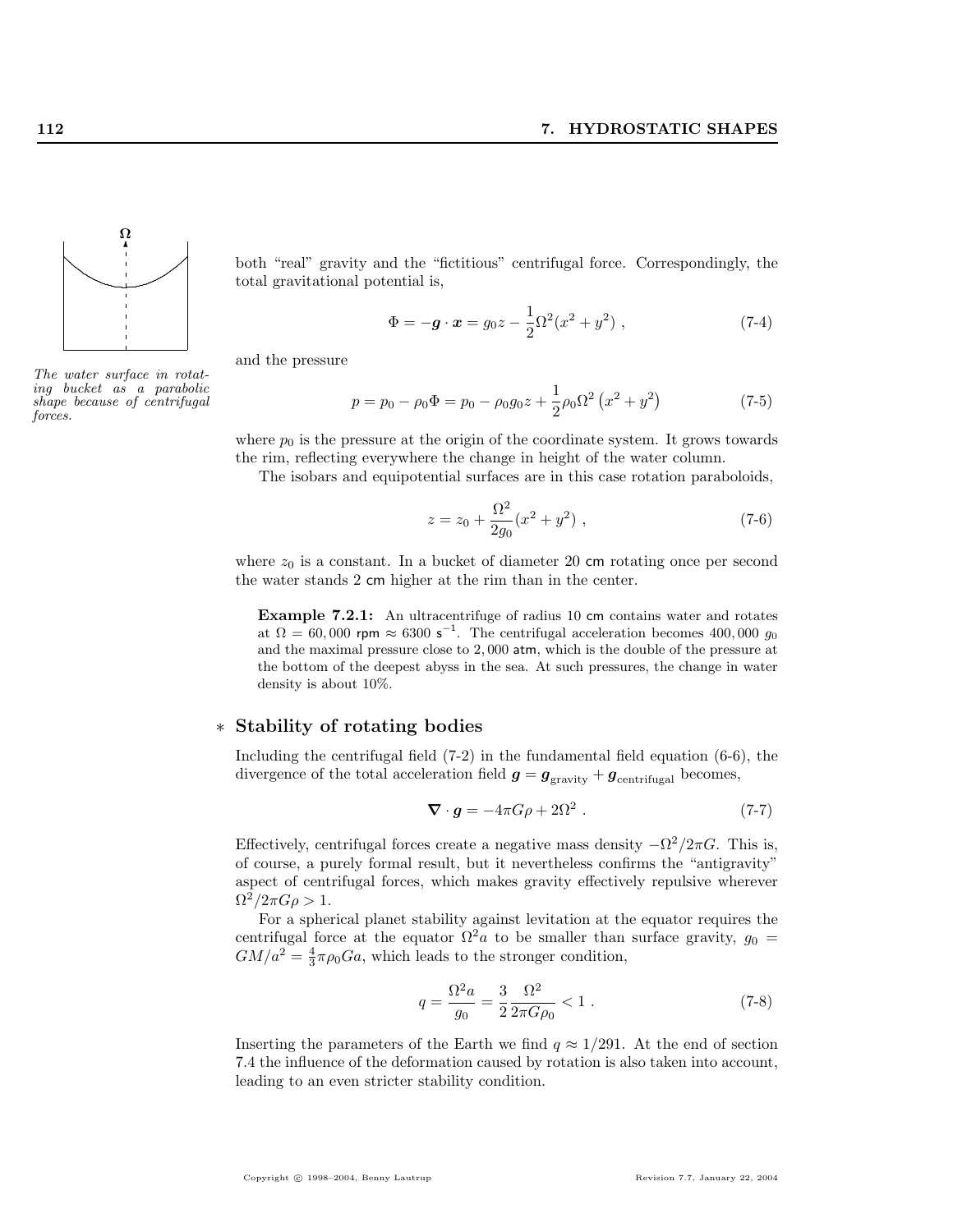# 7.3 The Earth, the Moon and the tides

Kepler thought that the Moon would influence the waters of Earth and raise tides, but Galilei found this notion of Kepler's completely crazy and compared it to common superstition. After Newton we know that the Moon's gravity acts on everything on Earth, also on the water in the sea, and attempts to pull it out of shape, thereby creating the tides. But since high tides occur roughly at the same time at antipodal points of the Earth, and twice a day, the explanation is not simply that the Moon lifts the sea towards itself but a little more sophisticated. Johannes Kepler (1580–

Galileo wrote about Kepler: "But among all the great men who have philosophized about this remarkable effect, I am more astonished at Kepler than at any other. Despite his open and acute mind, and though he has at his fingertips the motions attributed to the earth, he has nevertheless lent his ear and his assent to the moon's dominion over the waters, and to occult properties, and to such puerilities." (see [25, p. 145]).

The best natural scientists and mathematicians of the eighteenth and nineteenth centuries worked on the dynamics of the tides, but here we shall only consider the simplest possible case of a quasistatic Moon. For a more complete discussion, including the dynamics of tidal waves, see for example Sir Horace Lamb's classical book [9] or ref. [24] for a modern account.

#### The Earth

We shall limit ourselves to study the Moon's influence on a liquid surface layer of the Earth. The solid parts of the Earth will of course also react to the Moon's field, but the effects are somewhat smaller and are due to elastic deformation rather than flow. This deformation has been indirectly measured to a precision of a few percent in the daily 0.1 ppm variations in the strength of gravity (see fig. 7.1 on page 117). There are also tidal effects in the atmosphere, but they are dominated by other atmospheric motions.

We shall furthermore disregard the changes to the Earth's own gravitational potential due to the shifting waters of the tides themselves, as well as the centrifugal antigravity of Earth's rotation causing it to deviate from a perfect sphere (which increases the tidal range by slightly more than 10 %, see section 7.4). Under all these assumptions the gravitational potential at a height h over the surface of the Earth is to first order in  $h$  given by

$$
\Phi_{\text{Earth}} = g_0 h \ , \tag{7-9}
$$

where  $g_0$  is the magnitude of the surface gravity.

1635). German mathematician and astronomer. Discovered that planets move in elliptical orbits and that their motion obeys mathematical laws.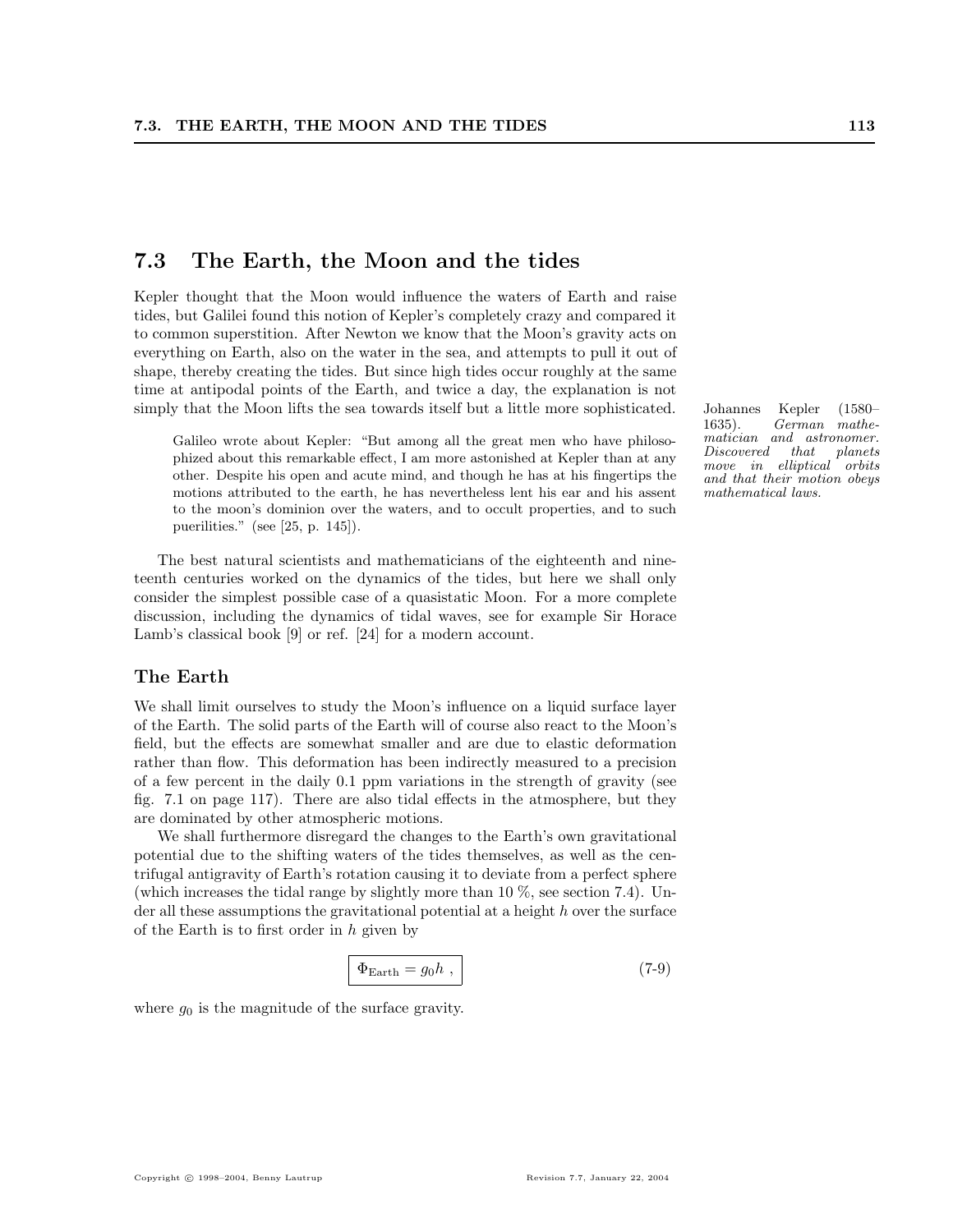

The Moon is not quite spherical, but nevertheless so small and far away that we may approximate its potential across the Earth with that of a point particle  $-Gm/|x-x_0|$  situated at the Moon's position  $x_0$  with the Moon's mass m. Choosing a coordinate system with the origin at the center of the Earth and the z-axis in the direction of the Moon, we have  $x_0 = (0,0,D)$  where  $D = |x_0|$  is the Moon's distance. Since the Moon is approximately 60 Earth radii (a) away, *i.e.*  $D \approx 60a$ , the Moon's potential across the Earth (for  $r = |\mathbf{x}| \le a$ ) may conveniently be expanded in powers of  $x/D$ , and we find to second order

$$
\frac{1}{|\mathbf{x} - \mathbf{x}_0|} = \frac{1}{\sqrt{x^2 + y^2 + (z - D)^2}} = \frac{1}{\sqrt{D^2 - 2zD + r^2}}
$$

$$
= \frac{1}{D} \frac{1}{\sqrt{1 - \frac{2z}{D} + \frac{r^2}{D^2}}}
$$

$$
\approx \frac{1}{D} \left( 1 - \frac{1}{2} \left( -\frac{2z}{D} + \frac{r^2}{D^2} \right) + \frac{3}{8} \left( -\frac{2z}{D} \right)^2 \right)
$$

$$
= \frac{1}{D} \left( 1 + \frac{z}{D} + \frac{3z^2 - r^2}{2D^2} \right).
$$

The first term in this expression leads to a constant potential  $-Gm/D$ , which may of course be ignored. The second term corresponds to a constant gravitational field in the direction towards the moon  $g_z = Gm/D^2 \approx 30 \ \mu \text{m/s}^2$ , which is precisely cancelled by the centrifugal force due to the Earth's motion around the common center-of-mass of the Earth-Moon system (an effect we shall return to below). Spaceship Earth is therefore completely unaware of the two leading terms in the Moon's potential, and these terms cannot raise the tides. Galilei was right to leading non-trivial order, and that's actually not so bad.

Tidal effects come from the variation in the gravitational field across the Earth, to leading order given by the third term in the expansion of the potential. Introducing the angle  $\theta$  between the direction to the Moon and the observation point on Earth, we have  $z = r \cos \theta$ , and the Moon's potential becomes (after dropping the two first terms)

$$
\Phi_{\text{Moon}} = -\frac{1}{2} (3\cos^2\theta - 1) \left(\frac{r}{D}\right)^2 \frac{Gm}{D} \qquad (7-10)
$$

This expansion may of course be continued indefinitely to higher powers of  $r/D$ . The coefficients  $P_n(\cos \theta)$  are called Legendre polynomials (here  $P_2(\cos \theta)$  =  $\frac{1}{2}(3\cos^2\theta-1)).$ 

The gravitational field of the Moon is found from the gradient of the potential. It is simplest to convert to Cartesian coordinates, writing  $(3\cos^2\theta - 1)r^2$ 



. .... .................... .

Geometry of the Earth and the Moon (not to scale)



How the Moon's gravity varies over the Earth (exaggerated).



The Moon's gravity with common acceleration cancelled. This also explains why the variations in tidal height have a semi-diurnal period.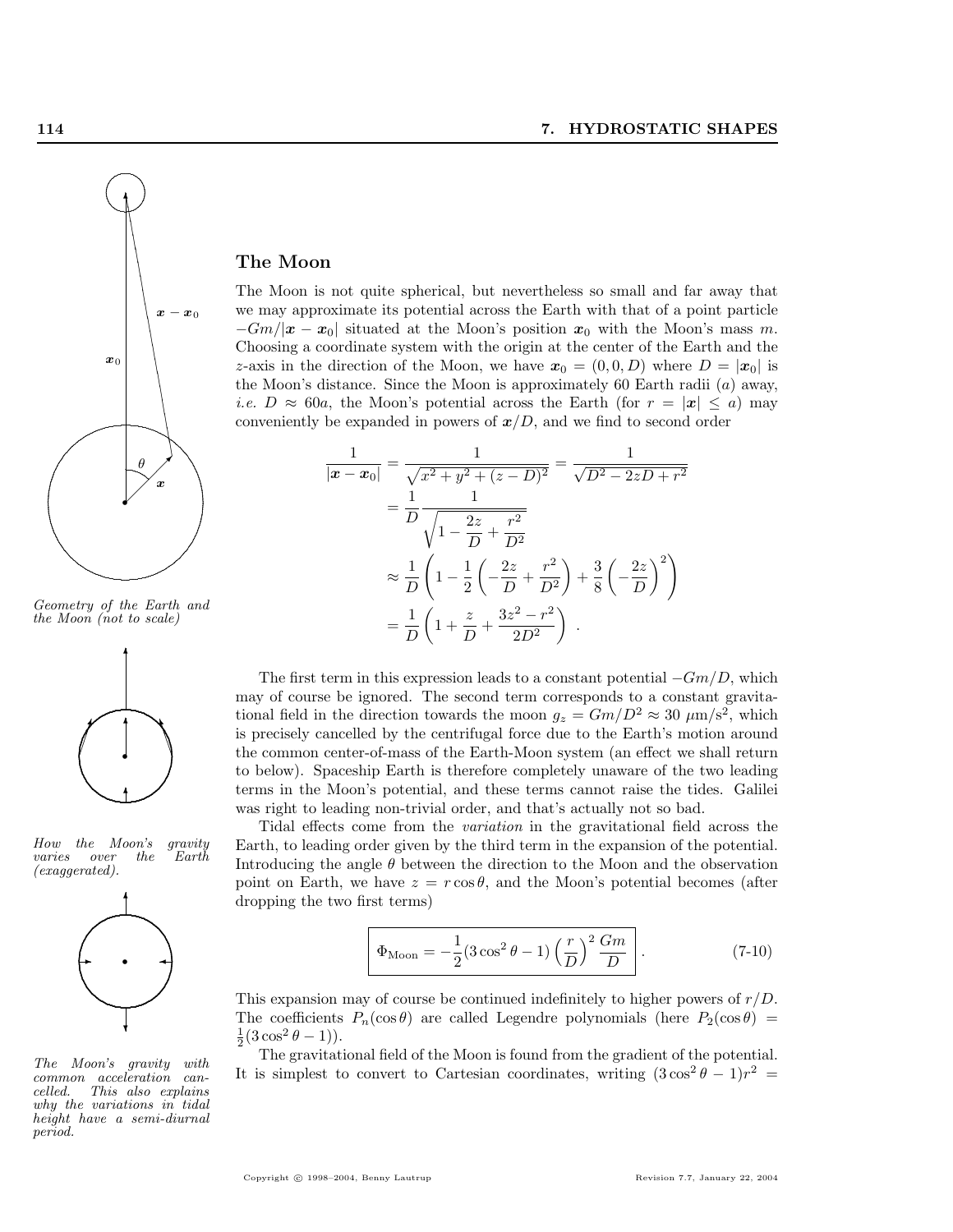$2z^2 - x^2 - y^2$ , before calculating the gradient. In the xz-plane we get at the surface  $r = a$ 

$$
\boldsymbol{g}_\mathrm{Moon}=(-\sin\theta,0,2\cos\theta)\frac{aGm}{D^3}
$$

Projecting on the local normal  $e_r = (\sin \theta, 0, \cos \theta)$  and tangent  $e_{\theta}$  $(\cos \theta, 0, -\sin \theta)$  to the Earth's surface, we finally obtain the vertical and horizontal components of the gravitational field of the Moon at any point of the Earth's surface

$$
g_{\text{Moon}}^{\perp} = \boldsymbol{g}_{\text{Moon}} \cdot \boldsymbol{e}_r = (3\cos^2\theta - 1) \frac{aGm}{D^3} , \qquad (7-11)
$$

.

$$
g_{\text{Moon}}^{\parallel} = \boldsymbol{g}_{\text{Moon}} \cdot \boldsymbol{e}_{\theta} = -\sin 2\theta \, \frac{3aGm}{2D^3} \ . \tag{7-12}
$$

The magnitude of the horizontal component is maximal for  $\theta = 45^{\circ}$  (and of course also  $135^{\circ}$  because of symmetry).

Concluding, we repeat that tide-generating forces arise from variations in the Moon's gravity across the Earth. As we have just seen, the force is generally not vertical, but has a horizontal component of the same magnitude. From the sign and shape of the potential as a function of angle, we see that effectively the Moon lowers the gravitational potential just below its position, and at the antipodal point on the opposite side of the Earth, exactly as if there were shallow "valleys" at these places. Sometimes these places are called the Moon and anti-Moon positions.

#### And the tides

If the Earth did not rotate and the Moon stood still above a particular spot, water would rush in to fill up these "valleys", and the sea would come to equilibrium with its open surface at constant total gravitational potential. The total potential near the surface of the Earth is

$$
\Phi = \Phi_{\text{Earth}} + \Phi_{\text{Moon}} = g_0 h - \frac{1}{2} (3 \cos^2 \theta - 1) \left(\frac{a}{D}\right)^2 \frac{Gm}{D} , \qquad (7-13)
$$

Requiring this potential to be constant we find the tidal height

$$
h = h_0 + \frac{1}{2} (3 \cos^2 \theta - 1) \left(\frac{a}{D}\right)^2 \frac{Gm}{g_0 D},
$$
 (7-14)

where  $h_0$  is a constant. Since the average over the sphere of the second term is,

$$
\frac{1}{4\pi} \int_0^{\pi} d\theta \int_0^{2\pi} \sin \theta \, d\phi \, (3\cos^2 \theta - 1) = \frac{1}{2} \int_{-1}^{+1} (3z^2 - 1) dz = 0,
$$

we conclude that  $h_0$  is the average water depth.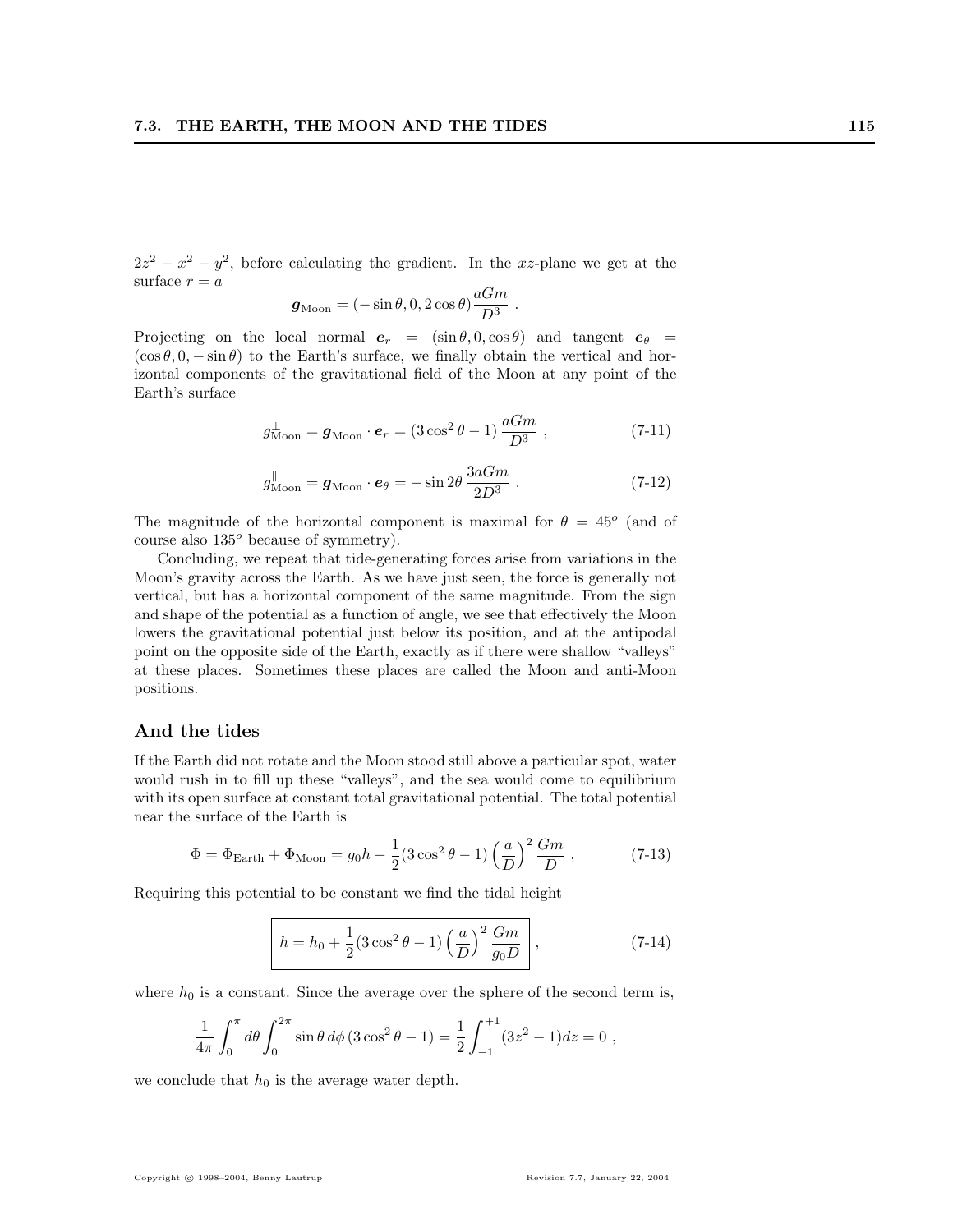#### Tidal range

The maximal difference between high and low tides, called the tidal range, occurs between the extreme positions at  $\theta = 0$  and  $\theta = 90^{\circ}$ ,

$$
H_0 = \frac{3}{2} \left(\frac{a}{D}\right)^2 \frac{Gm}{g_0 D} = \frac{3}{2} a \frac{m}{M} \left(\frac{a}{D}\right)^3,
$$
 (7-15)

where the last equation is obtained using  $g_0 = GM/a^2$  with M being the Earth's mass. Inserting the values for the Moon we get  $H_0 \approx 54$  cm. Interestingly, the range of the tides due to the Sun turns out to be half as large, about 25 cm. This makes spring tides when the Sun and the Moon cooperate almost three times higher than neap tides when they don't.

For the tides to reach full height, water must move in from huge areas of the Earth as is evident from the shallow shape of the potential. Where this is not possible, for example in lakes and enclosed seas, the tidal range becomes much smaller than in the open oceans. Local geography may also influence tides. In bays and river mouths funnelling can cause tides to build up to huge values. Spring tides in the range of 15 meters have been measured in the Bay of Fundy in Canada.

#### ∗ Quasistatic tidal cycles

The rotation of the Earth cannot be neglected. If the Earth did not rotate, or if the Moon were in a geostationary orbit, it would be much harder to observe the tides, although they would of course be there (problem 7.5). It is, after all, the cyclic variation in the water level observed at the coasts of seas and large lakes, which makes the tides observable. Since the axis of rotation of the Earth is neither aligned with the direction to the Moon nor orthogonal to it, the tidal forces acquire a diurnal cycle superimposed on the 'natural' semidiurnal one (see Fig. 7.1).

For a fixed position on the surface of the Earth, the dominant variation in the lunar zenith angle  $\theta$  is due to Earth's diurnal rotation with angular rate  $\Omega = 2\pi/24$  hours  $\approx 7 \times 10^{-5}$  radians per second. On top of that, there are many other sources of periodic variations in the lunar angle [24], which we shall ignore here.

The dominant such source is the lunar orbital period of a little less than a month. Furthermore, the orbital plane of the Moon inclines about 5◦ with respect to the ecliptic (the orbital plane of the Earth around the Sun), and precesses with this inclination around the ecliptic in a little less than 19 years. The Earth's equator is itself inclined about  $23^{\circ}$  to the ecliptic, and precesses around it in about  $25,000$ years. Due to lunar orbit precession, the angle between the equatorial plane of the Earth and the plane of the lunar orbit will range over  $23 \pm 5^{\circ}$ , *i.e.* between  $18^\circ$  and  $28^\circ$ , in about 9 years.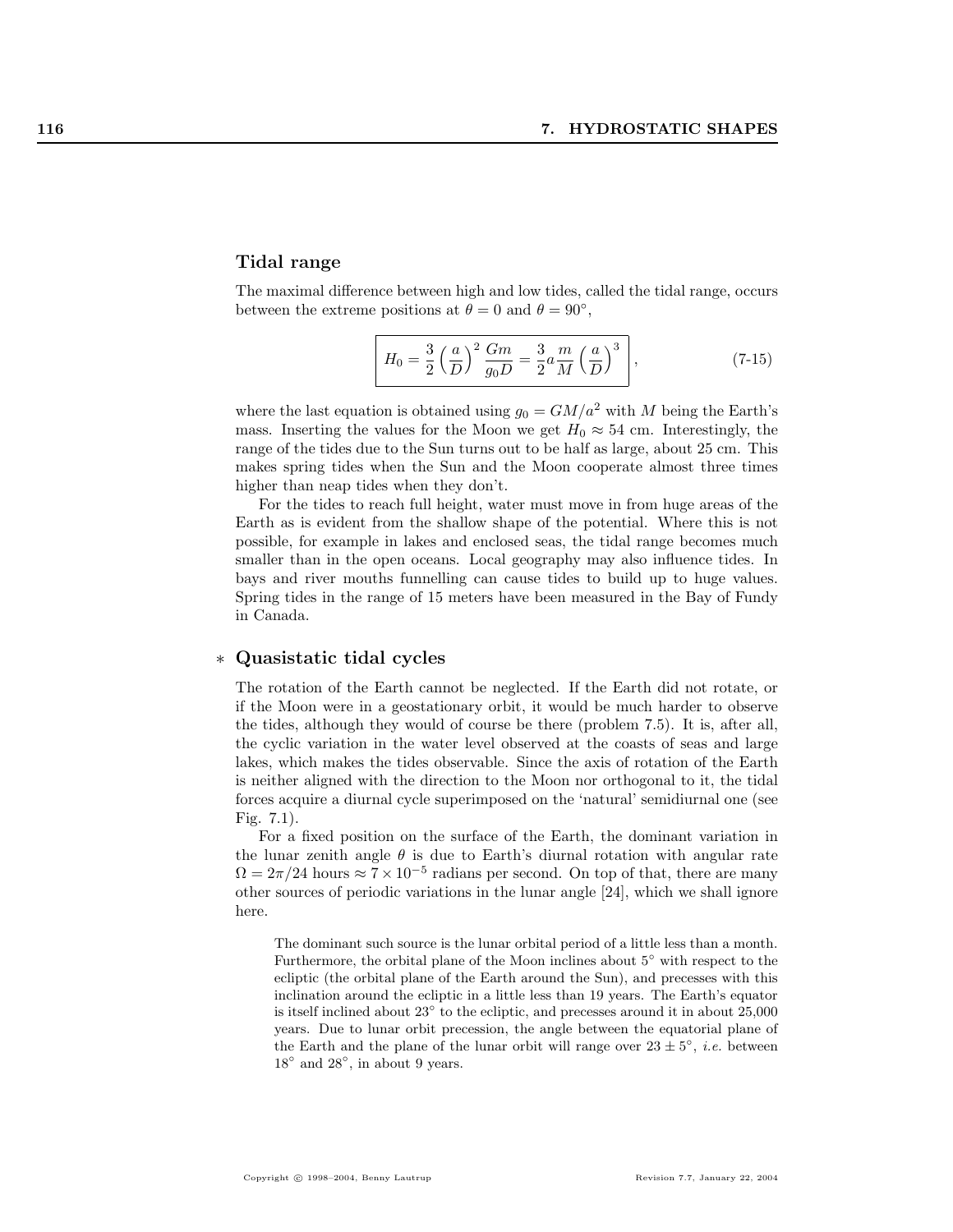

Figure 7.1: Variation in the vertical gravitational acceleration over a period of 56 hours in units of  $10^{-9}g_0$  (measured in Stanford, California, on Dec. 8-9, 1996 [19], reproduced here with the permission of the authors (to be obtained)). The semidiurnal as well as diurnal tidal variations are prominently visible as dips in the curves. Modelling the Earth as a solid elastic object and taking into account the effects of ocean loading, the measured data is reproduced to within a few times  $10^{-9}g_0$ .

Let the fixed observer position at the surface of the Earth have (easterly) longitude  $\phi$  and (northerly) latitude  $\delta$ . The lunar angle  $\theta$  is then calculated from the spherical triangle formed by the north pole, the lunar position and the observer's position,

$$
\cos \theta = \sin \delta \sin \delta_0 + \cos \delta \cos \delta_0 \cos(\Omega t + \phi) . \tag{7-16}
$$

Here  $\delta_0$  is the latitude of the lunar position and the origin of time has been chosen such that the Moon at  $t = 0$  is directly above the meridian  $\phi = 0$ .

Inserting this into the static expression for the tidal height (7-14), we obtain the quasistatic height variation with time at the observer's place, which becomes the sum of a diurnal and a semidiurnal cycle

$$
h = \langle h \rangle + h_1 \cos(\Omega t + \phi) + h_2 \cos 2(\Omega t + \phi) \quad . \tag{7-17}
$$

Here  $\langle h \rangle$  is the time-averaged height, and  $h_1 = \frac{1}{2}H_0 \sin 2\delta \sin 2\delta_0$  and  $h_2 =$  $\frac{1}{2}H_0 \cos^2 \delta \cos^2 \delta_0$  are the diurnal and semidiurnal tidal amplitudes. The full tidal range is not quite  $2h_1 + 2h_2$ , because the two cosines cannot simultaneously take the value  $-1$  (see problem 7.6).

To go beyond the quasistatic approximation, the full theory of fluid dynamics on a rotating planet becomes necessary. The tides will then be controlled not only by the tide-generating forces, but also by the interplay between the inertia of the moving water and friction forces opposing the motion. High tides will no more be tied to the Moon's instantaneous position, but may both be delayed and advanced relative to it.



Spherical triangle formed by Moon (M), observer (O) and north pole (N).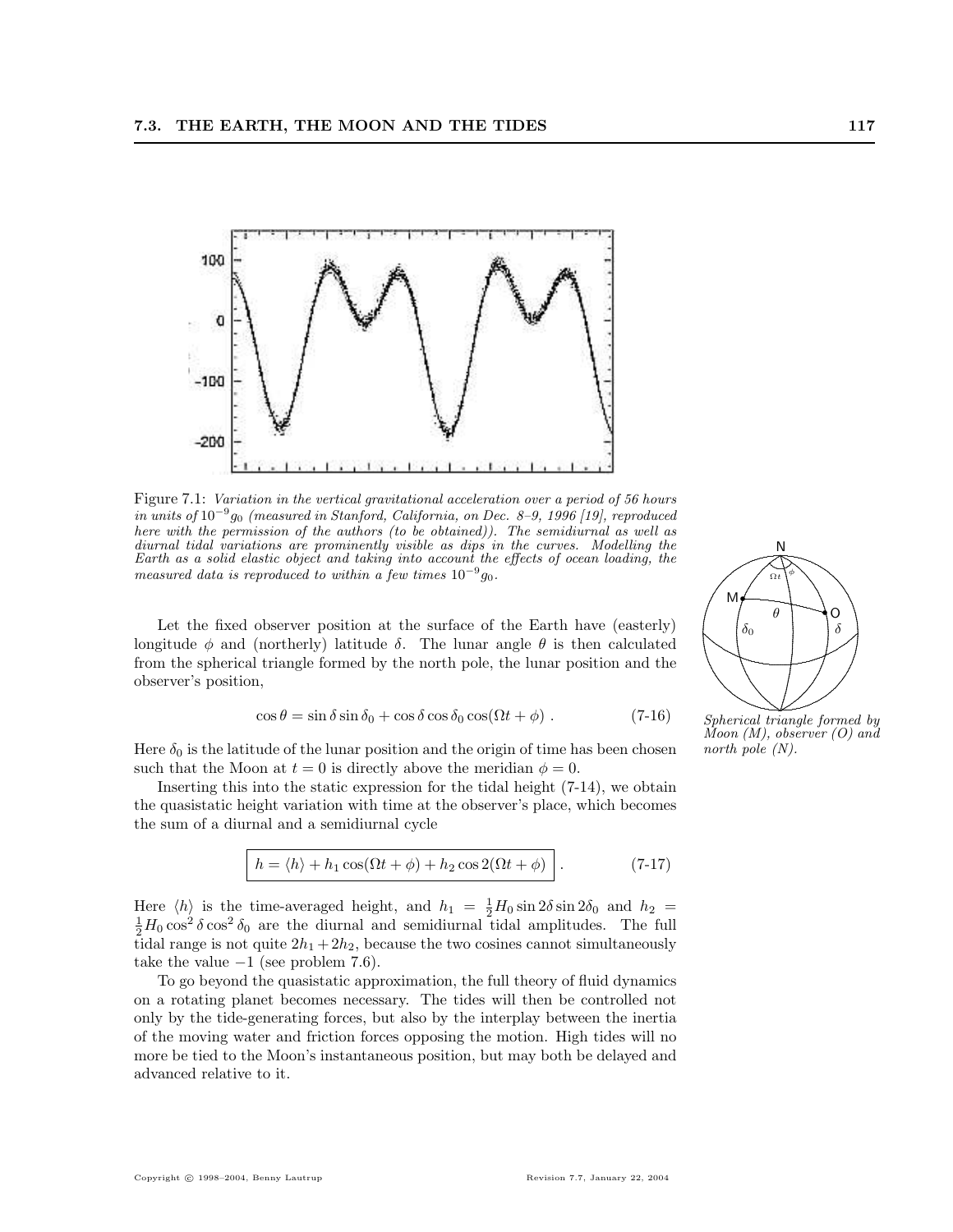

The center of mass of the<br>Earth-Moon system lies  $Earth-Moon$  system below the surface of the Earth.



Exaggerated sketch of the change in shape of the Earth due to rotation.

#### ∗ Influence of the Earth-Moon orbital motion

A question is sometimes raised concerning the role of centrifugal forces from the Earth's motion around the center-of-mass of the Earth-Moon system. This point lies a distance  $d = Dm/(m + M)$  from the center of the Earth, which is actually about 1700 km below the surface, and during a lunar cycle the center of the Earth and the center of the Moon move in circular orbits around it. Were the Earth (like the Moon) in bound rotation so that it always turned the same side towards the Moon, one would in the corotating coordinate system, where the Moon and the Earth have fixed positions, have to add a centrifugal potential to the previously calculated potential (7-13), and the tidal range (see problem 7.7) would become about 14 m!

Luckily, this is not the case. The Earth's own rotation is fixed with respect to the inertial system of the fixed stars (disregarding the precession of its rotation axis). A truly non-rotating Earth would, in the corotating system, rotate backwards in synchrony with the lunar cycle, cancelling the centrifugal potential. Seen from the inertial system, the circular orbital motion imparts the same centripetal acceleration  $\Omega^2 d$  (along the Earth-Moon line) to all parts of the Earth. This centripetal acceleration must equal the constant gravitational attraction,  $Gm/D^2$ , coming from the linear term in the Moon's potential, and equating the two, one obtains  $\Omega^2 = Gm/D^2d = GM/D^3$ , which is the well-known Kepler equation relating the Moon's period of revolution to its mass and distance.

The Moon always turns the same side towards Earth and the bound rotation adds in fact a centrifugal component on top of the tidal field from Earth. Over time these effects have together deformed the Moon into its present egg-like shape.

## ∗ 7.4 Shape of a rotating fluid planet

On a rotating planet, centrifugal forces will add a component of "antigravity" to the gravitational acceleration field, making the road from the pole to equator slightly downhill. At Earth's equator the centrifugal acceleration amounts to only  $q \approx 1/291$  of the surface gravity, so a first guess would be that there is a centrifugal "valley" at the equator with a depth of 1/291 of the Earths radius, which is about 22 km. If such a difference suddenly came to exist on a spherical Earth, all the water would like huge tides run towards the equator. Since there is land at equator, we may conclude that even the massive Earth must over time have flowed into the centrifugal valley. The difference between the equatorial and polar radii is in fact 21.4 km [2], and coincidentally, this is roughly the same as the difference between the highest mountain top and the deepest ocean trench on Earth.

The flattening of the Earth due to rotation has like the tides been a problem attracting the best minds of the past centuries [9]. We shall here consider the simplest possible model, which nevertheless captures all the relevant features for slowly rotating planets.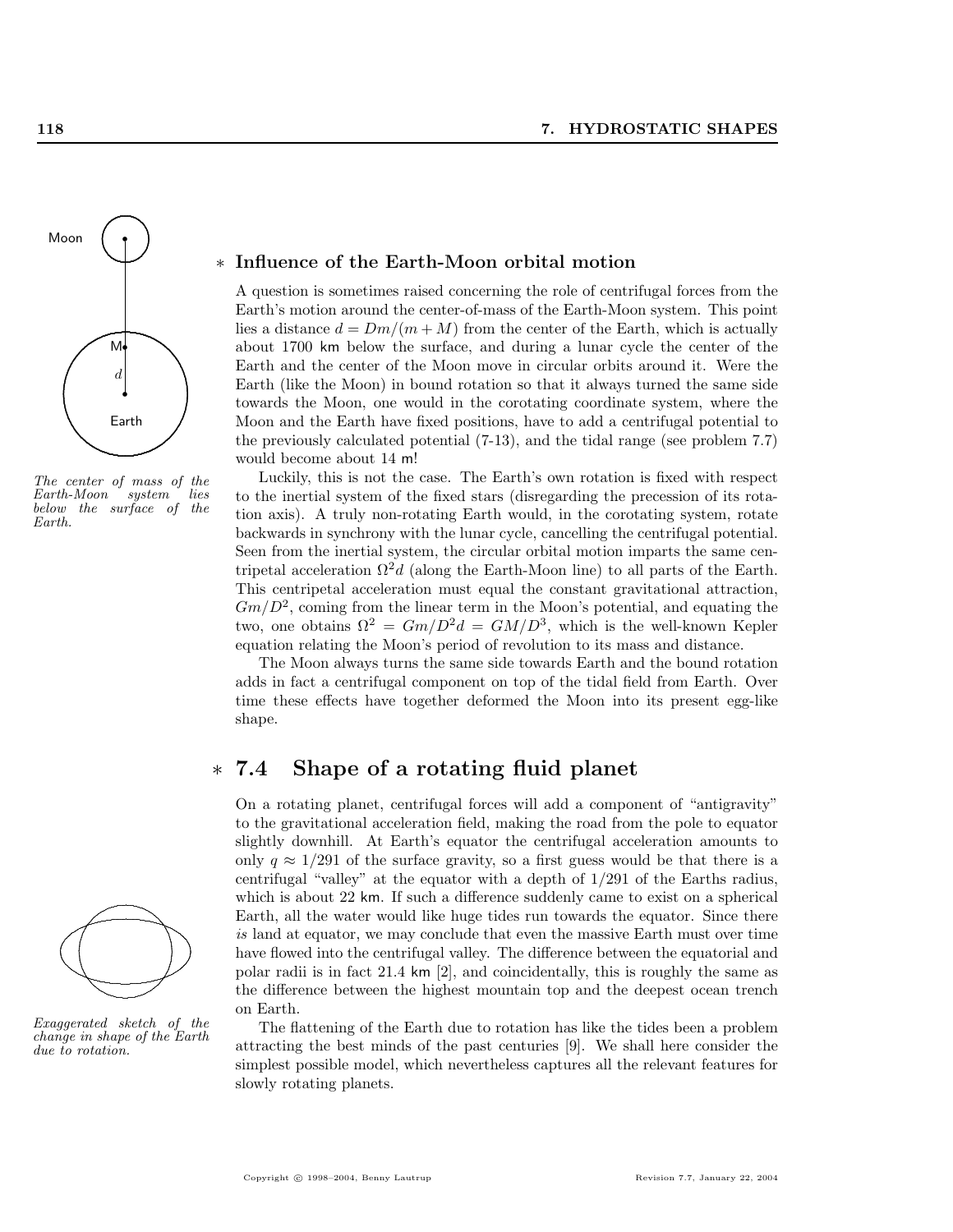# Rigid spherical planet

If a spherical planet rotates like a stiff body, the gravitational potential above the surface will be composed of the gravitational potential of planet and the centrifugal potential. In spherical coordinates we have,

$$
\Phi_0 = -g_0 \frac{a^2}{r} - \frac{1}{2} \Omega^2 r^2 \sin^2 \theta \ . \tag{7-18}
$$

from which we get the vertical and horizontal components of surface gravity,

$$
g_r = -\left. \frac{\partial \Phi_0}{\partial r} \right|_{r=a} = -g_0 (1 - q \sin^2 \theta) , \qquad (7-19a)
$$

$$
g_{\theta} = -\frac{1}{r} \left. \frac{\partial \Phi_0}{\partial \theta} \right|_{r=a} = g_0 q \sin \theta \cos \theta , \qquad (7-19b)
$$

where  $q = \Omega^2 a/g_0$  is the "levitation parameter" defined in (7-8). This confirms that the magnitude of vertical gravity is reduced, and that horizontal gravity points towards the equator. For Earth the changes are all of relative magnitude  $q \approx 1/291$ .

### Fluid planet

Suppose now the planet is made from a heavy fluid which given time will adapt its shape to an equipotential surface of the form,

$$
r = a + h(\theta) \tag{7-20}
$$

with a small radial displacement,  $|h|(\theta) \ll a$ . Assuming that the displaced material is incompressible we must require,

$$
\int_0^{\pi} h(\theta) \sin \theta \, d\theta = 0 \tag{7-21}
$$

If we naively disregard the extra gravitational field created by the displacement of material, the potential is given by (7-18). On the displaced surface this becomes to first order in the small quantities  $h$  and  $q$ ,

$$
\Phi_0 \approx g_0 h - g_0 a (1 + \frac{q}{2} \sin^2 \theta) \tag{7-22}
$$

Demanding that it be constant, it follows that

$$
h = h_0 \left( \sin^2 \theta - \frac{2}{3} \right) , \qquad h_0 = \frac{1}{2} aq . \tag{7-23}
$$

The  $-\frac{2}{3}$  in the parenthesis has been chosen such that (7-21) is fulfilled. For Earth we find  $h_0 = 11$  km, which is only half the expected result.



Polar and azimuthal angles.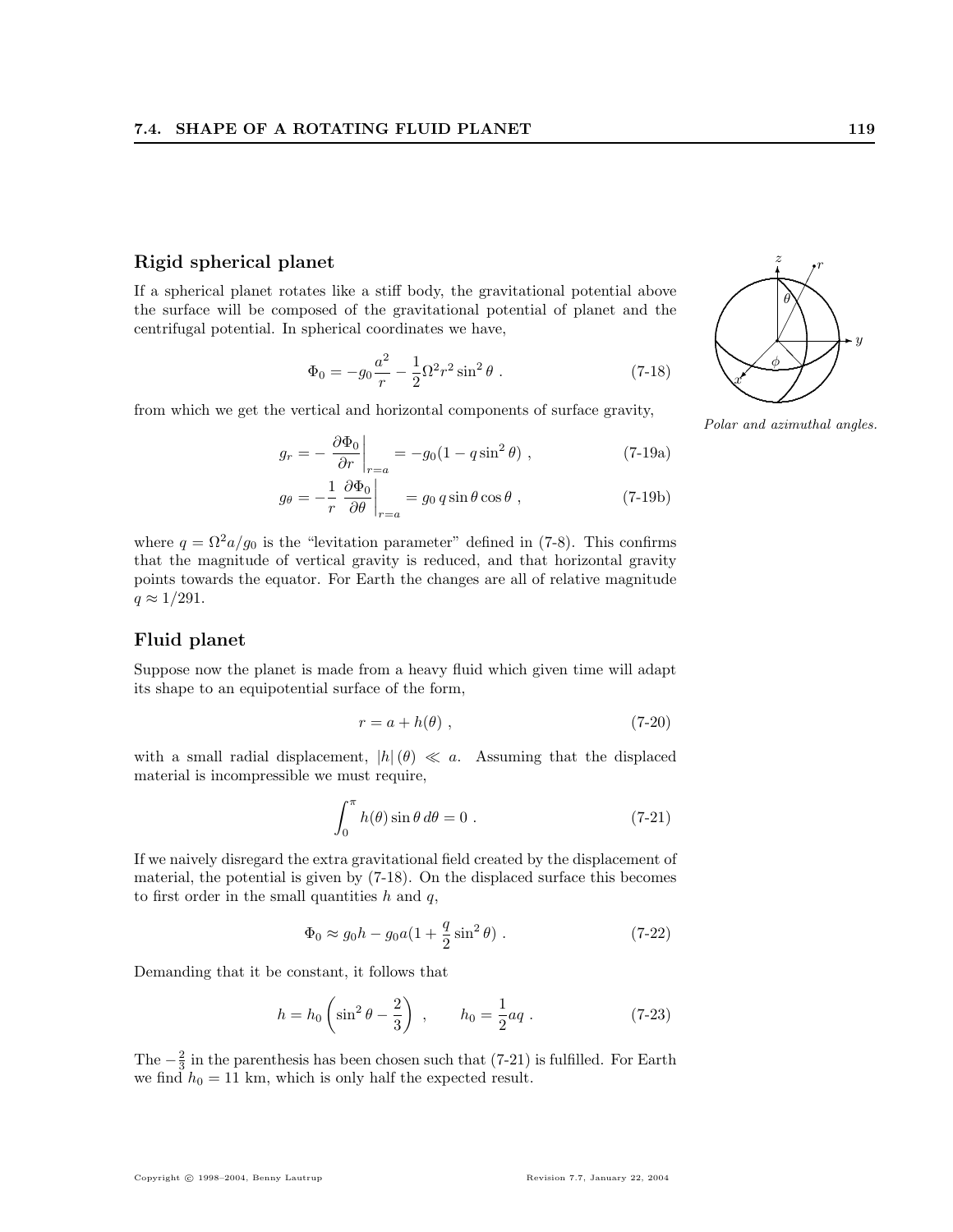$\begin{array}{ccc} \cdot & \cdot & \cdot & \cdot \\ \cdot & \cdot & \cdot & \cdot \end{array}$  $\downarrow$ 

. Spherical triangle formed by

#### Including the self-potential

The preceding result shows that the gravitational potential of the shifted material must play an important role. Assuming that the shifted material has constant density  $\rho_1$ , the extra gravitational potential due to the shifted material is calculated from (3-24) by integrating over the (signed) volume  $\Delta V$  occupied by the shifted material,

$$
\Phi_1 = -G\rho_1 \int_{\Delta V} \frac{dV'}{|\mathbf{x} - \mathbf{x}'|} \,. \tag{7-24}
$$

Since the shifted material is a thin layer of thickness  $h$ , the volume element is  $dV' \approx h(\theta')dS'$  where  $dS'$  is the surface element of the original sphere,  $|\mathbf{x}'| = a$ . There are of course corrections but they will be of higher order in  $h$ . The square of the denominator may be written as  $|x - x'|^2 = r^2 + a^2 - 2ra \cos \psi$  where  $\psi$  is the angle between  $x$  and  $x'$ . Consequently we have to linear order in h

$$
\Phi_1 = -G\rho_1 \oint_S \frac{h(\theta')}{\sqrt{r^2 + a^2 - 2ra\cos\psi}} dS' \,,\tag{7-25}
$$

where  $\cos \psi = \cos \theta \cos \theta' + \sin \theta \sin \theta' \cos \phi$  and  $dS' = a^2 \sin \theta' d\theta' d\phi'$ . Notice that  $Spherical triangle formed by$  this is exactly the same potential as would have been obtained from a surface the various angles. distribution of mass with surface density  $\rho_1 h(\theta)$ .

> There are various ways to do this integral. We shall use a wonderful theorem about Legendre polynomials, which says that a mass distribution with an angular dependence given by a Legendre polynomial, creates a potential with exactly the same angular dependence. So if we assume that the surface shape is of the form (7-23) with angular dependence proportional to  $P_2(\cos \theta) = \frac{1}{2}(3\cos^2 \theta - 1)$  $\frac{1}{2}(2-3\sin^2\theta)$ , the effective surface mass distribution will be proportional to  $\overline{P}_2(\cos\theta)$ , implying that the self-potential will be of precisely the same shape (see problem 7.8),

$$
\Phi_1(r,\theta) = F(r) \left( \sin^2 \theta - \frac{2}{3} \right) . \tag{7-26}
$$

The radial function may now be determined from the integral (7-26) by taking  $\theta = 0$ . Since now  $\psi = \theta'$ , all the difficult integrals disappear and we obtain

$$
F(r) = -\frac{3}{2}\Phi_1(r,0) = \frac{3}{2}G\rho_1h_0a^22\pi \int_0^\pi \frac{\sin\theta'\left(\sin^2\theta' - \frac{2}{3}\right)}{\sqrt{r^2 + a^2 - 2ra\cos\theta'}}d\theta'
$$

$$
= \frac{3}{2}G\rho_1a^2h_02\pi \int_{-1}^1 \frac{\frac{1}{3} - u^2}{\sqrt{r^2 + a^2 - 2rau}}du.
$$

The integral is now standard, and we find

$$
F(r) = -\frac{4\pi}{5}\rho_1 G a h_0 \frac{a^3}{r^3} = -\frac{3}{5}g_0 h_0 \frac{\rho_1}{\rho_0} \frac{a^3}{r^3} . \qquad (7-27)
$$

In the last step we have used that  $g_0 = GM_0/a^2 = \frac{4}{3}\pi Ga\rho_0$  where  $\rho_0$  is the average density of the planet.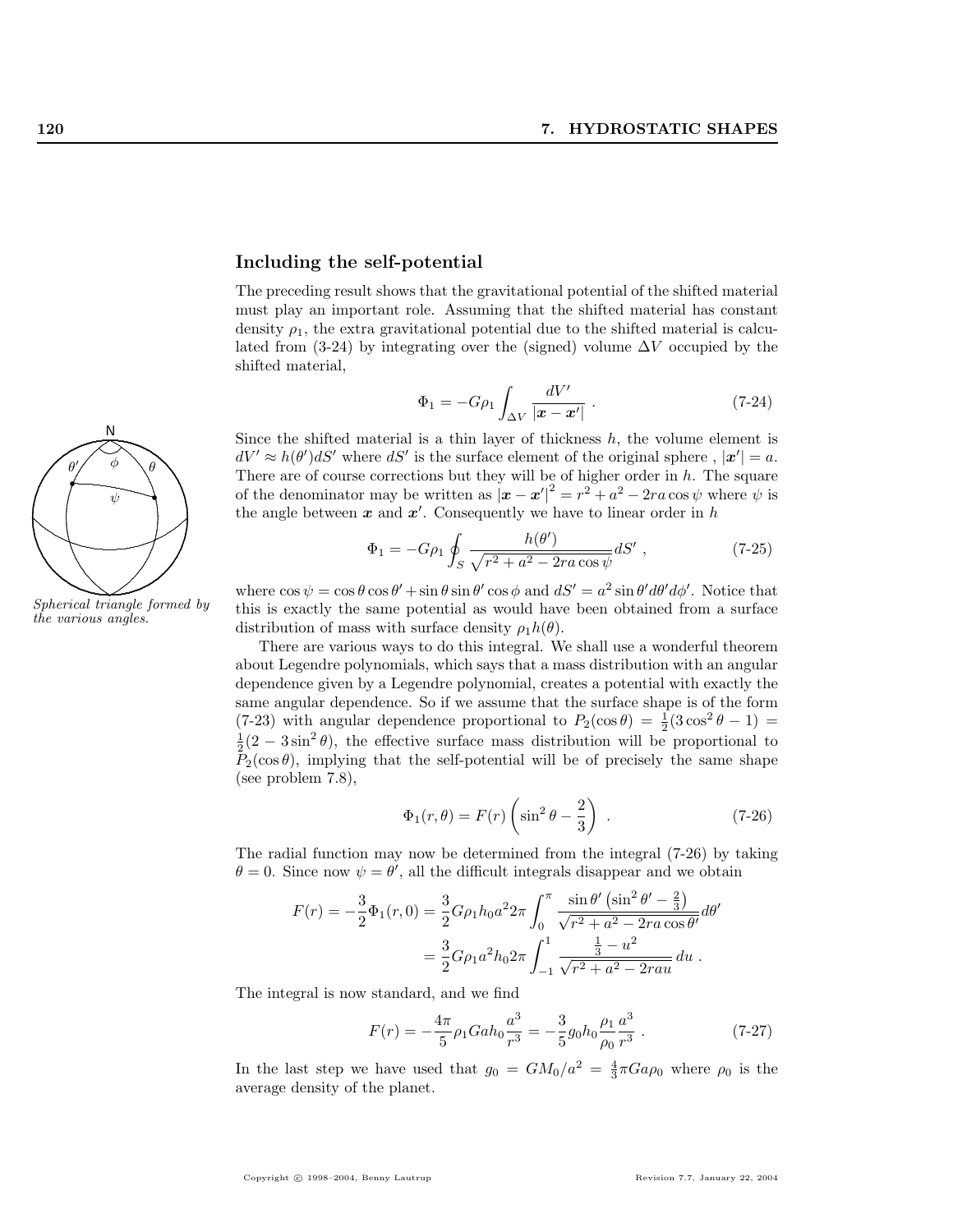#### Total potential and strength of gravity

The total potential now becomes

$$
\Phi = \Phi_0 + \Phi_1 = -g_0 \frac{a^2}{r} - \frac{1}{2} \Omega^2 r^2 \sin^2 \theta - \frac{3}{5} g_0 h(\theta) \frac{\rho_1}{\rho_0} \frac{a^3}{r^3}
$$
(7-28)

Inserting  $r = a + h$  and expanding to lowest order in h and q, we finally obtain,

$$
h_0 = \frac{\frac{1}{2}qa}{1 - \frac{3}{5}\frac{\rho_1}{\rho_0}} \tag{7-29}
$$

For Earth, the average density of the mantle material is  $\rho_1 \approx 4.5$  g/cm<sup>3</sup> whereas the average density is  $\rho_0 \approx 5.5 \text{ g/cm}^3$ . With these densities one gets  $h_0 = 21.5 \text{ km}$ in close agreement with the quoted value [2]. In the same vein, we may also calculate the influence of the self-potential on the tidal range. Since the density of water is  $\rho_1 \approx 1.0$  g/cm<sup>3</sup>, the tidal range (7-15) is increased by a factor 1.12.

From the total potential we calculate gravity at the displaced surface,

$$
g_r = -\frac{\partial \Phi}{\partial r}\Big|_{r=a+h} = -g_0 \left(1 - q \sin^2 \theta - 2\frac{h(\theta)}{a} + \frac{9}{5} \frac{\rho_1}{\rho_0} \frac{h(\theta)}{a}\right) ,\qquad(7-30a)
$$

$$
g_{\theta} = -\frac{1}{r} \left. \frac{\partial \Phi}{\partial \theta} \right|_{r=a+h} = g_0 \left( q + \frac{6}{5} \frac{h_0}{a} \frac{\rho_1}{\rho_2} \right) \sin \theta \cos \theta \tag{7-30b}
$$

Finally, projecting on the local normal and tangent we find to first order in h and  $q$ ,

$$
g_{\perp} \approx g_r
$$
,  $g_{\parallel} = g_{\theta} + g_r \frac{1}{a} \frac{dh(\theta)}{d\theta} \approx 0$ . (7-31a) *Integrate of the variable*  $\delta$ .

The field of gravity is orthogonal to the equipotential surface, as it should be.

Notice that the three correction terms to the vertical field are due to the centrifugal force, to the change in gravity from the change in height, and to the displacement of material. All three contributions are of the same order of magnitude,  $q$ , because they all ultimately derive from the centrifugal force.

Example 7.4.1 (Olympic games): The dependence of gravity on polar angle (or latitude) given in (7-30a) has practical consequences. In 1968 the Olympic games were held in Mexico City at latitude  $\delta = 19^{\circ}$  north whereas in 1980 they were held in Moscow at latitude  $\delta' = 55^{\circ}$  north. To compare record heights in jumps (or throws), it is necessary to correct for the variation in gravity due to the centrifugal force, the geographical difference in height, and air resistance. Assuming that the initial velocity is the same, the height  $h$  attained in Mexico city would correspond to a height h' in Moscow, related to h by  $v^2 = 2gh = 2g'h'$ . Using (7-30a) we find  $h/h' = g'/g = 1.00296$ . This shows that a correction of  $-0.3\%$  due to variation in gravity (among other corrections) would have to be applied to the Mexico City heights before they were compared with the Moscow heights.



The variation of  $g/g_0$  with latitude  $\delta$ .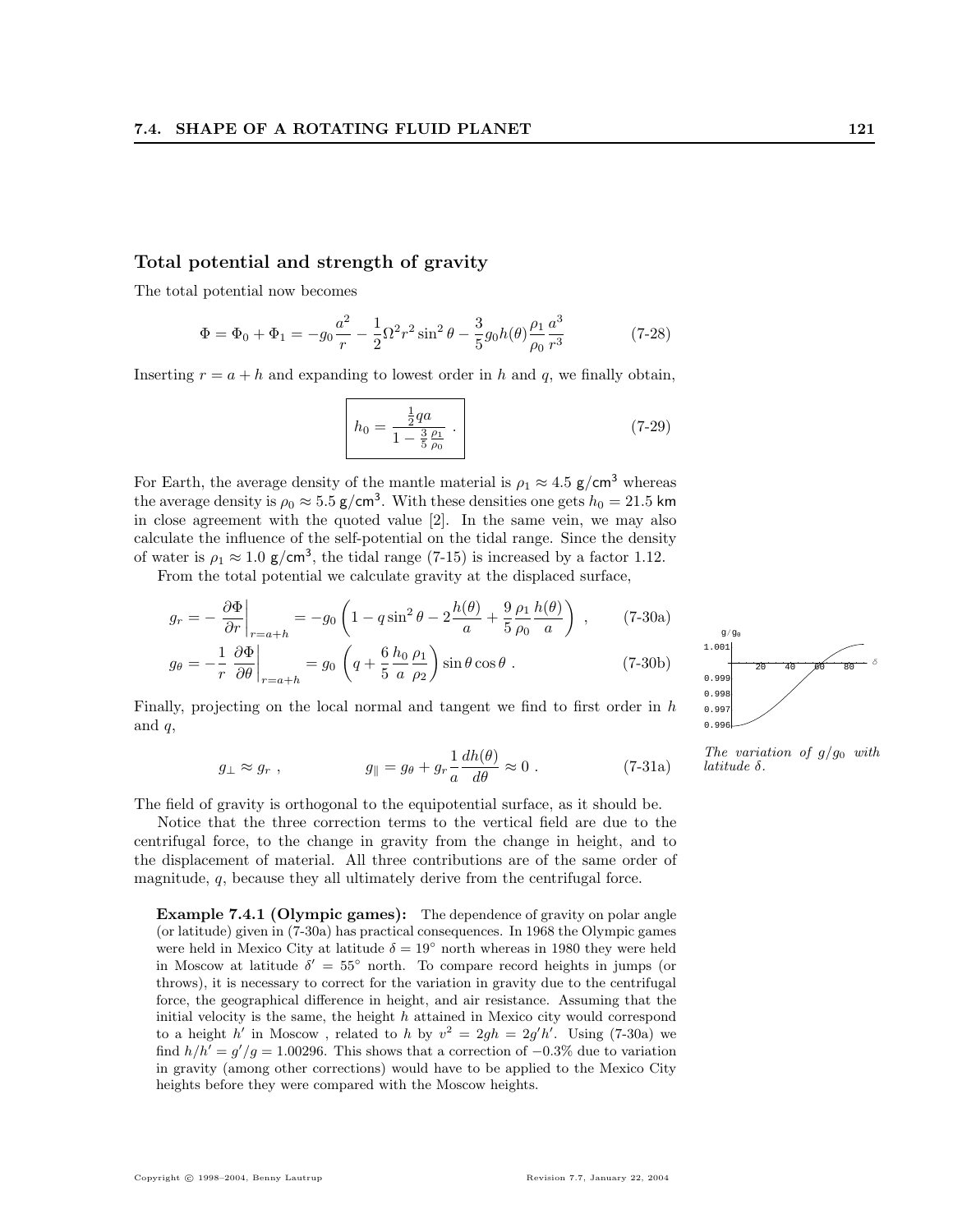

Figure 7.2: The MacLaurin function (right hand side of eq. (7-32)). The maximum 0.225 is reached for  $e = 0.93$ .

#### Fast rotating planet

One of the main assumptions behind the calculations in this section was that the planet should be slowly rotating, meaning that the deformation of the planet due to rotation be small, or  $|h(\theta)| \ll a$ . Intuitively, it is fairly obvious, that if the rate of rotation of the planet is increased, the flattening increases until it reaches a point, where the "antigravity" of rotation overcomes the "true" gravity of planetary matter as well as cohesive forces. Then the planet becomes unstable Colin MacLaurin (1698– with dramatic change of shape or even breakup as a consequence.

> The study of the possible forms of rotating planets was initiated very early by Newton and in particular by MacLaurin. It was found that oblate ellipsoids of rotation are possible allowed shapes for rotating planets with constant matter density,  $\rho_0$ . An oblate ellipsoid of rotation is characterized by equal-size major axes,  $a = b$  and a smaller minor axis  $c < a$ , about which it rotates.

> MacLaurin found that the angular rotation rate is related to the eccentricity  $e = \sqrt{1 - c^2/a^2}$  through the formula

$$
\frac{\Omega^2}{2\pi G \rho_0} = \frac{1}{e^3} \left( \sqrt{1 - e^2} \left( 3 - 2e^2 \right) \arcsin e - 3e \left( 1 - e^2 \right) \right) \,. \tag{7-32}
$$

The right hand side is shown in Fig. 7.2 and has a maximum 0.225 for  $e = 0.93$ , implying that stability can only be maintained for  $\Omega^2/2\pi G\rho_0 < 0.225$ . Actually, various other shape instabilities set in at even lower values of the eccentricity (see ref. [21] for a thorough discussion of these instabilities and their astrophysical consequences). For small  $e$ , the MacLaurin(!) expansion of the right hand side of (7-32) becomes  $4e^2/15$ . Since  $e^2 \approx 2h_0/a$ , we obtain  $h_0 = 15\Omega^2 a/16\pi G\rho_0 =$  $5\Omega^2 a^2/4g_0$ , in complete agreement with (7-29) for  $\rho_1 = \rho_0$ .

1746). Scottish mathematician who developed and extended Newton's work on calculus and gravitation.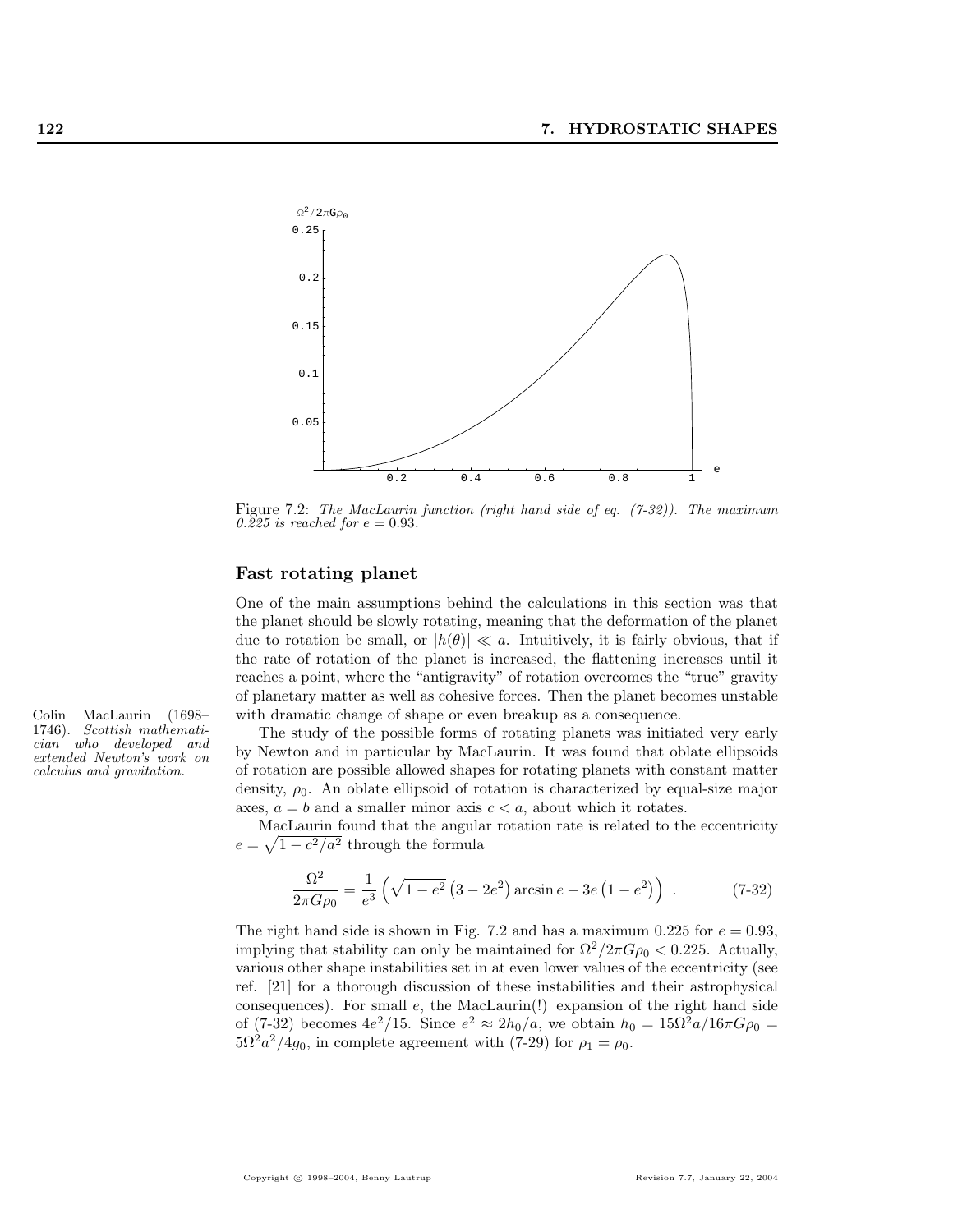# Problems

7.1 The spaceship Rama (from the novel by Arthur C. Clarke) is a hollow cylinder hundreds of kilometers long and tens of kilometers in diameter. The ship rotates so as to create a standard pseudo-gravitational field  $g_0$  on the inner side of the cylinder. Calculate the escape velocity to the center of the cylinder for radius  $a = 10$  km.

7.2 Calculate the change in sea level if the air pressure locally rises by  $\Delta p = 20$  hPa.

7.3 Calculate the changes in air pressure due to tidal motion of the atmosphere (a) over sea, and (b) over land?

7.4 How much water is found in the tidal bulge (above average height).

7.5 How heavy must a satellite in geostationary orbit (problem 3.3) be for the tides to be of the same size as the Moon's? (a) Assuming the same average density, what would be the apparent size of such a satellite?

7.6 Calculate the mean value  $\langle h \rangle$  and the tidal range in the quasistatic approximation  $(7-17).$ 

7.7 Estimate the tidal range that would result if the Earth were in bound rotation around the center-of-mass of the Earth-Moon system.

**∗ 7.8** Show that  $\nabla^2 [f(r)(3\cos^2 \theta - 1)] = g(r)(3\cos^2 \theta - 1)$  and determine  $g(r)$ .

7.9 Show that the integral (7-24) may be written explicitly as

$$
\Phi_1(\theta) = -\frac{G\rho_1 a}{\sqrt{2}} \int_0^{2\pi} d\phi' \int_0^{\pi} \sin\theta' d\theta' \frac{h(\theta')}{\sqrt{1 - \cos\theta \cos\theta' - \sin\theta \sin\theta' \cos\phi'}} \tag{7-33}
$$